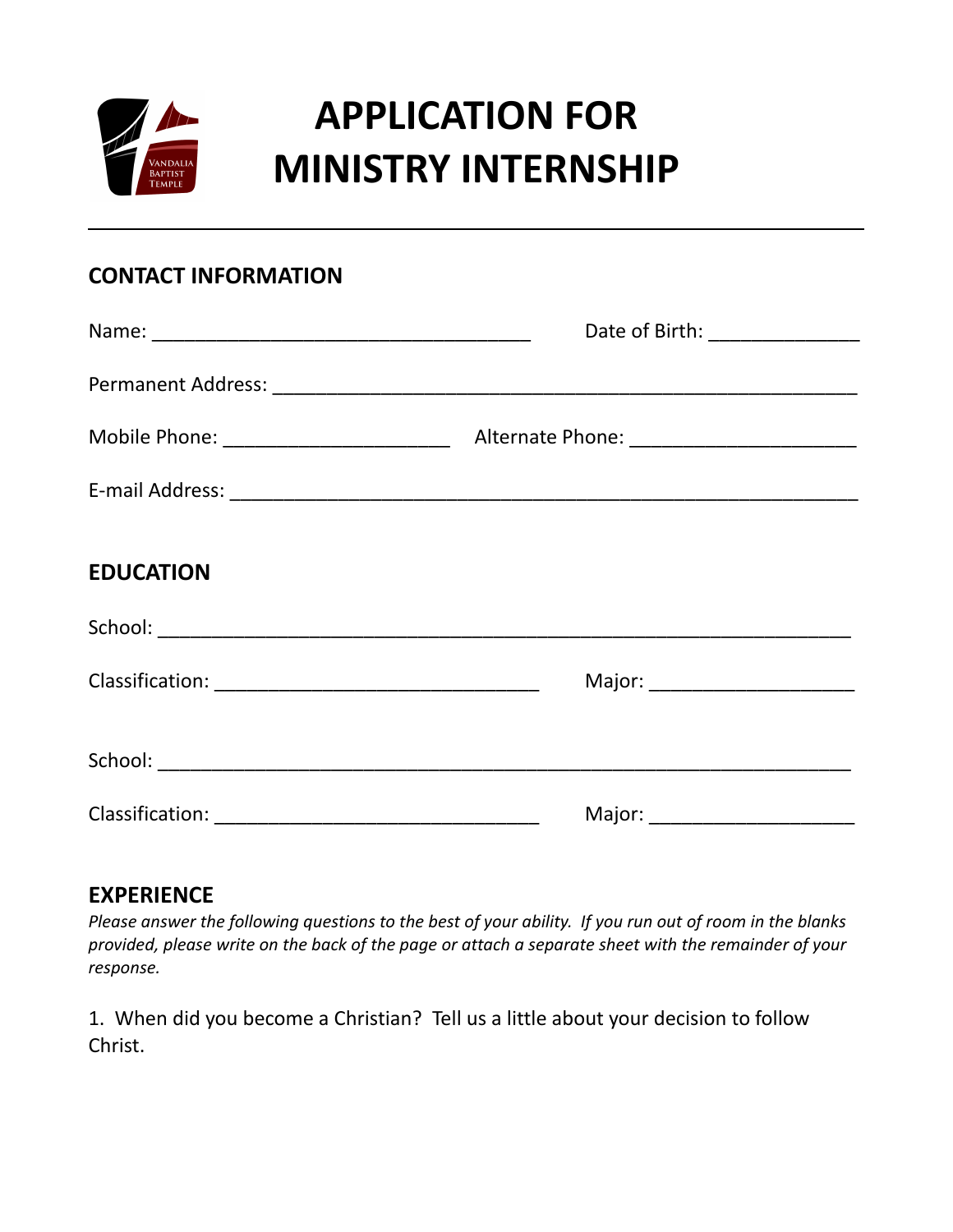2. Describe your spiritual life. What are you doing to keep yourself in the right relationship with God?

3. Why do you want to be a ministry intern at Vandalia Baptist Temple?

4. Have you ever served as an intern before? If "yes," please indicate where you served and tell us a little bit about that experience.

5. Please list any experiences that you have had which would be beneficial to this internship.

6. What do you consider to be your strengths as they relate to ministry? What do you consider to be your weaknesses as they relate to ministry?

7. Describe your talents, interests, hobbies, and extracurricular activities.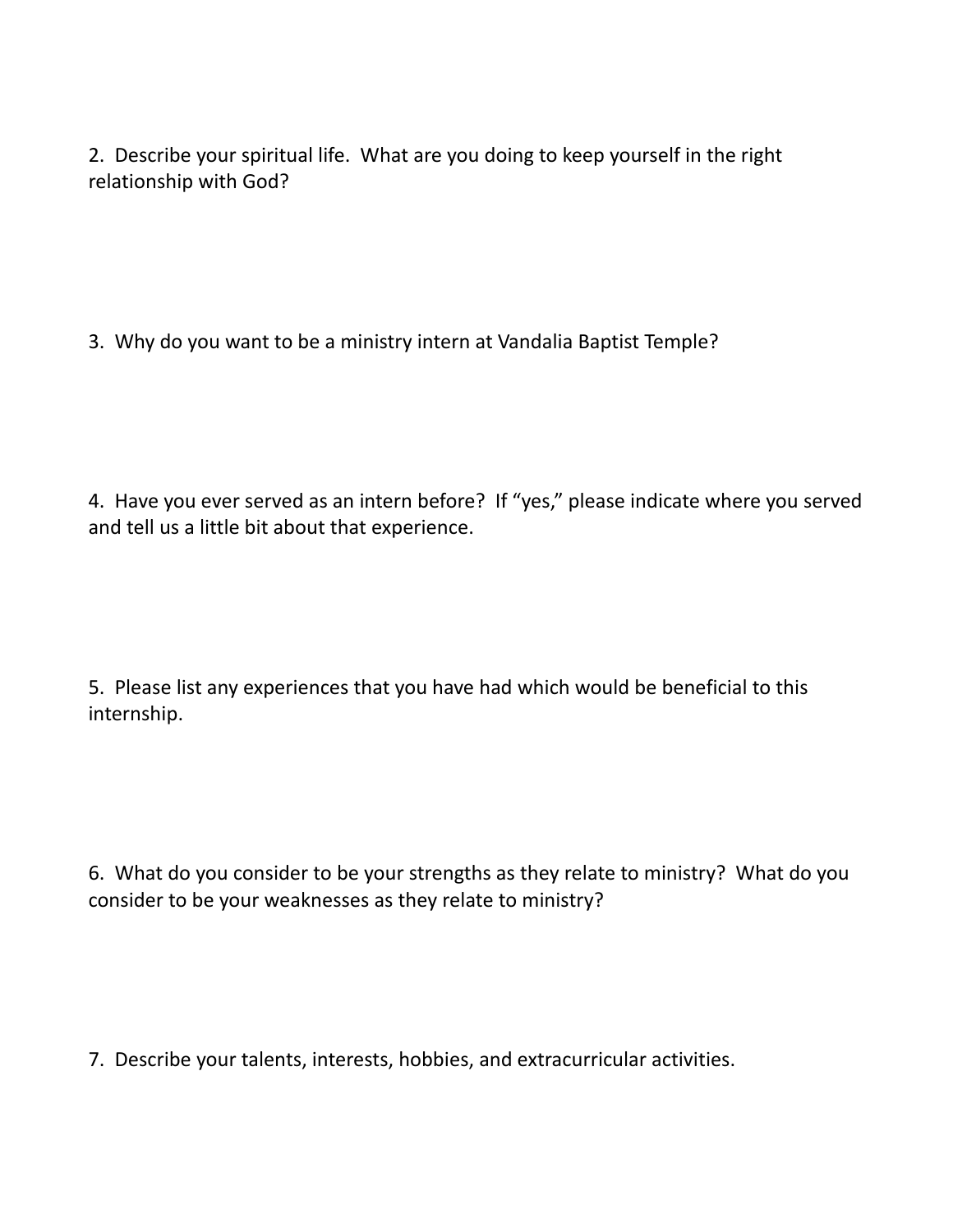8. What steps would you take or what policies would you implement to protect yourself from ever being accused of impure conduct while serving as an intern?

9. What do you hope to gain from your internship experience at Vandalia Baptist Temple?

## **REFERENCES**

Please list three references (not relatives) that will be able to speak to your Christian character, leadership ability, emotional maturity, and ministerial potential. Please provide one reference who is either a church leader or college professor. Provide name, address, and phone number for each.

| Phone: _______________________ |
|--------------------------------|
|                                |
|                                |
|                                |
|                                |
|                                |
|                                |
|                                |
|                                |
|                                |
|                                |